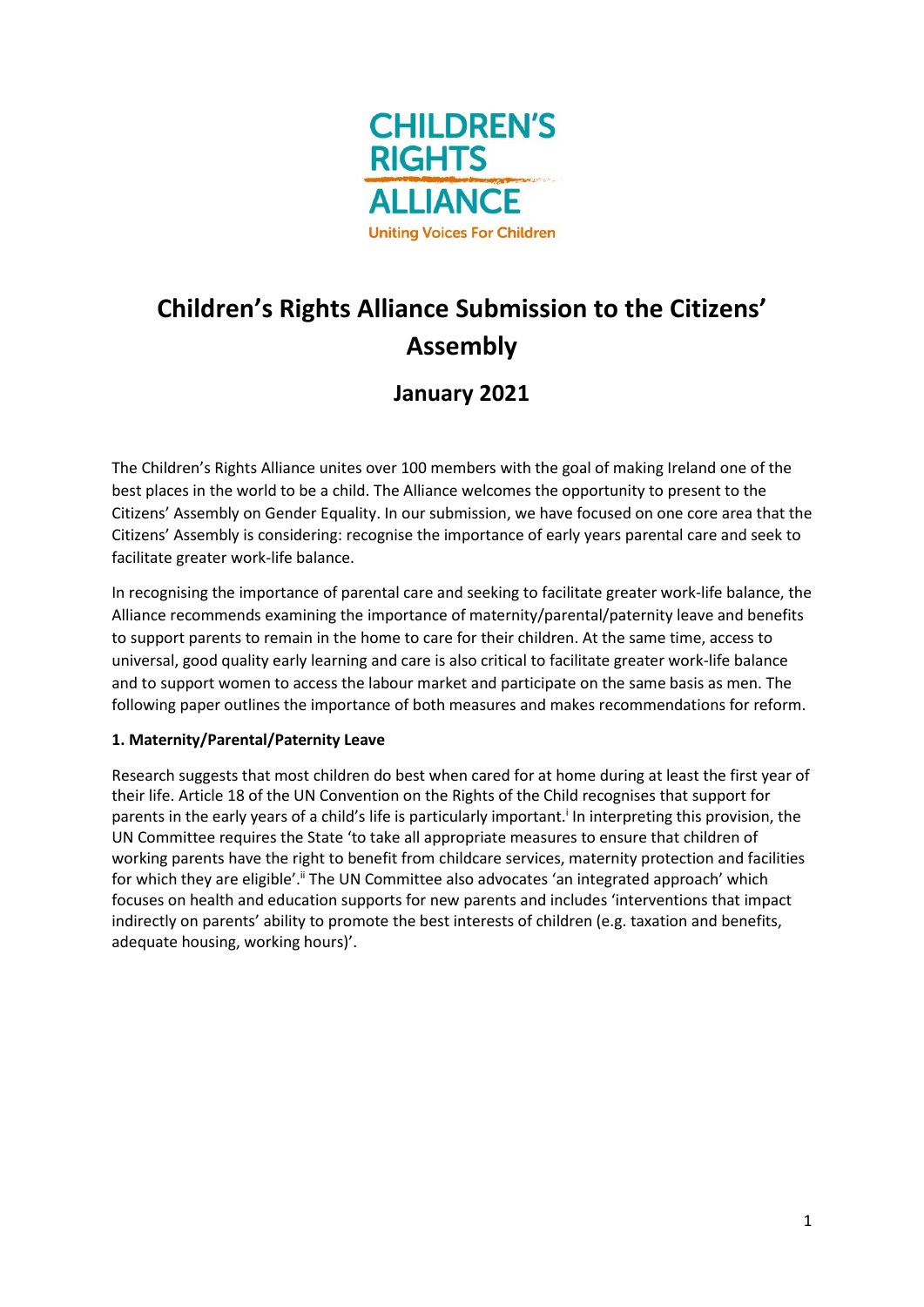Parents are entitled to the following types of leave in Ireland.

Table reproduced from the Citizens Information Service

| Leave              | Who gets it?                                                                                                                           | How long?                                  | Is it paid?                                       |
|--------------------|----------------------------------------------------------------------------------------------------------------------------------------|--------------------------------------------|---------------------------------------------------|
| Maternity<br>leave | Female employees                                                                                                                       | 26 weeks and<br>up to $16$<br>unpaid weeks | Yes, Maternity<br>Benefit is paid for<br>26 weeks |
| Adoptive<br>leave  | Adoptive mothers, Men adopting<br>alone                                                                                                | 24 weeks and<br>up to 16<br>unpaid weeks   | Yes, Adoptive<br>Benefit is paid for<br>24 weeks  |
| Paternity<br>leave | New parents of children under 6<br>months of age (but not the mother<br>of the child)                                                  | 2 weeks                                    | Yes, Paternity<br>Benefit is paid for<br>2 weeks  |
| Parental<br>leave  | Parents and guardians of children<br>under 12                                                                                          | 26 weeks                                   | No, it's unpaid                                   |
| Parent's<br>leave  | Parents of children under 1 year of<br>age (or in first year of adoption) -<br>this will increase to 2 years from<br><b>April 2021</b> | 2 weeks (5<br>weeks from<br>April 2021)    | Yes, Parent's<br>Benefit is paid for<br>2 weeks   |

The *First 5: A Whole-of-Government Strategy for Babies, Young Children and their Families 2019*– *2028* commits to introducing an individual entitlement for each parent of seven weeks' paid parental leave by 2021. In meeting this commitment, the Government introduced a gender neutral two weeks Parent's Leave in 2020 which both parents can take under the age of one year. However, even if this commitment were to be met, Ireland would still be at least 10 weeks short of providing income-supported family leave to cover the first year of a child's life in the case of those parenting jointly, and would fall even further short of this in the case of those parenting alone.

When it comes to maternity leave, the amount of time that Ireland provides mothers with is above the OECD average of 18 weeks. However, it falls behind when it comes to the maternity benefit payment. For example, the majority OECD countries provide payments that replace over 50% of previous earnings, with 13 OECD countries offering a mother on average earnings full compensation across maternity leave. Payment rates are lowest in Ireland (€245 per week) and the United Kingdom, where less than one-third of gross average earnings are replaced by the maternity benefit.iii

On Paternity Leave, the OECD average is just over eight weeks of paid leave, either through paid paternity leave or paid father-specific parental or home care leave.iv Ireland is currently about four weeks short of the OCED average. A lesser entitlement to paternity leave can discourage fathers/second parents from playing a bigger caring role in their child's life. The value of the benefit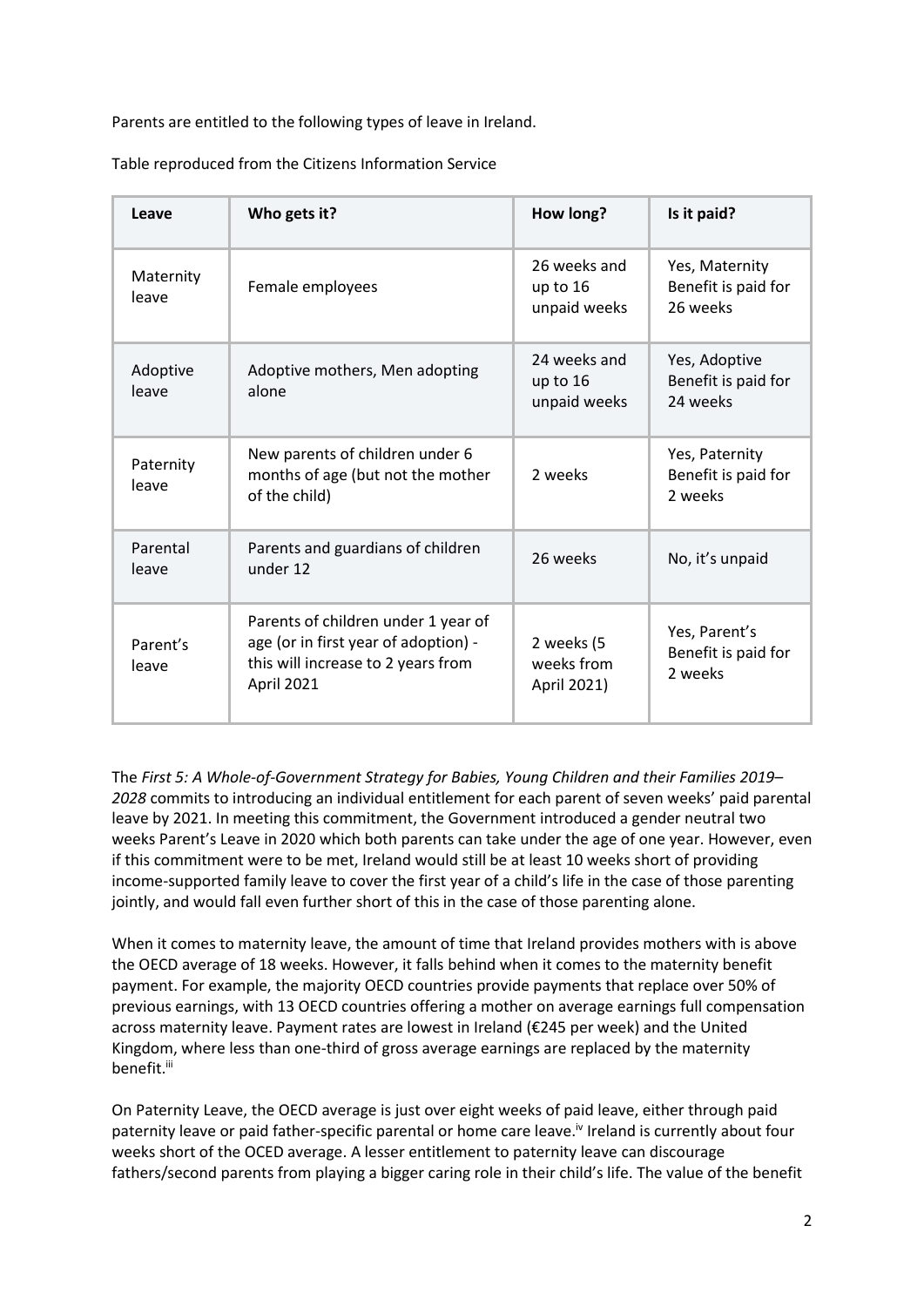is also important because if the father/other parent is a main earner. A low payment can discourage the father/other parent from taking the leave.

Sweden represents the gold standard when it comes to entitlements in this area. Swedish legislation on this issue is more gender neutral than in other EU Member States. Each parent is eligible for up to 240 days paid parental leave (all but 90 days of which may be transferred to the other parent), plus unpaid leave until the child is 18 months old. Maternity leave can be taken before or after birth within 60 days of delivery.

What is notable from the Irish experience, is that Ireland's policies on maternity leave are not gender neutral and they also fail to take account of the specificities of lone parents. For example, the new entitlement to Parents' Leave means that a child with two parents will get to benefit from four weeks with each parent (if taken separately). Whereas a child born to a lone parent will only get two weeks with their parent. In addition, while Ireland has committed to introducing an additional five weeks of Parent's Leave in future years, it still falls short. Children should be entitled to have their parents with them in the first year of life at the very least because it is generally better for their development.

#### **Recommendations:**

- Short Term:
	- o As a first step increase the income-supported family leave to cover the first year of a child's life and make the necessary legislative amendments to ensure that people who are parenting alone and their children can access the same level of support by making parent's leave transferrable between parents.
	- o Review payment statutory payment rates that are available for maternity/parental/paternity leave to ensure that they adequately meet the needs of families.
- Long Term:
	- o Extend income supported family leave to cover the first 24 months of a child's life.

# **2. Universal Publicly Funded Childcare**

The UN Committee on the Rights of the Child recognises that young children, from birth, throughout infancy and during the pre-school years, are holders of all rights enshrined in the Convention on the Rights of the Child.<sup>vi</sup> The perinatal and infancy period is a formative time for child development and wellbeing. There is clear evidence that experiences during these pre-school years play a unique role in shaping a child's brain, with long-term consequences for health and wellbeing, as well as educational learning.<sup>vii</sup> No other life stage depends more on the external environment for growth and development.<sup>viii</sup>

While parents and caregivers hold primary responsibility, the wider childcare system plays a very important role in supporting children's healthy cognitive and socio-emotional development through interactive play and learning. High-quality childcare can help redress inter-familial inequalities in care and ensure all children receive a baseline level of developmental support irrespective of home circumstances and parenting capacity. This is particularly important because there is robust evidence to show that children who are disadvantaged at age three, are at increased risk of disadvantage across the life cycle.<sup>ix</sup> One of the longest running cohort study in the world has found that children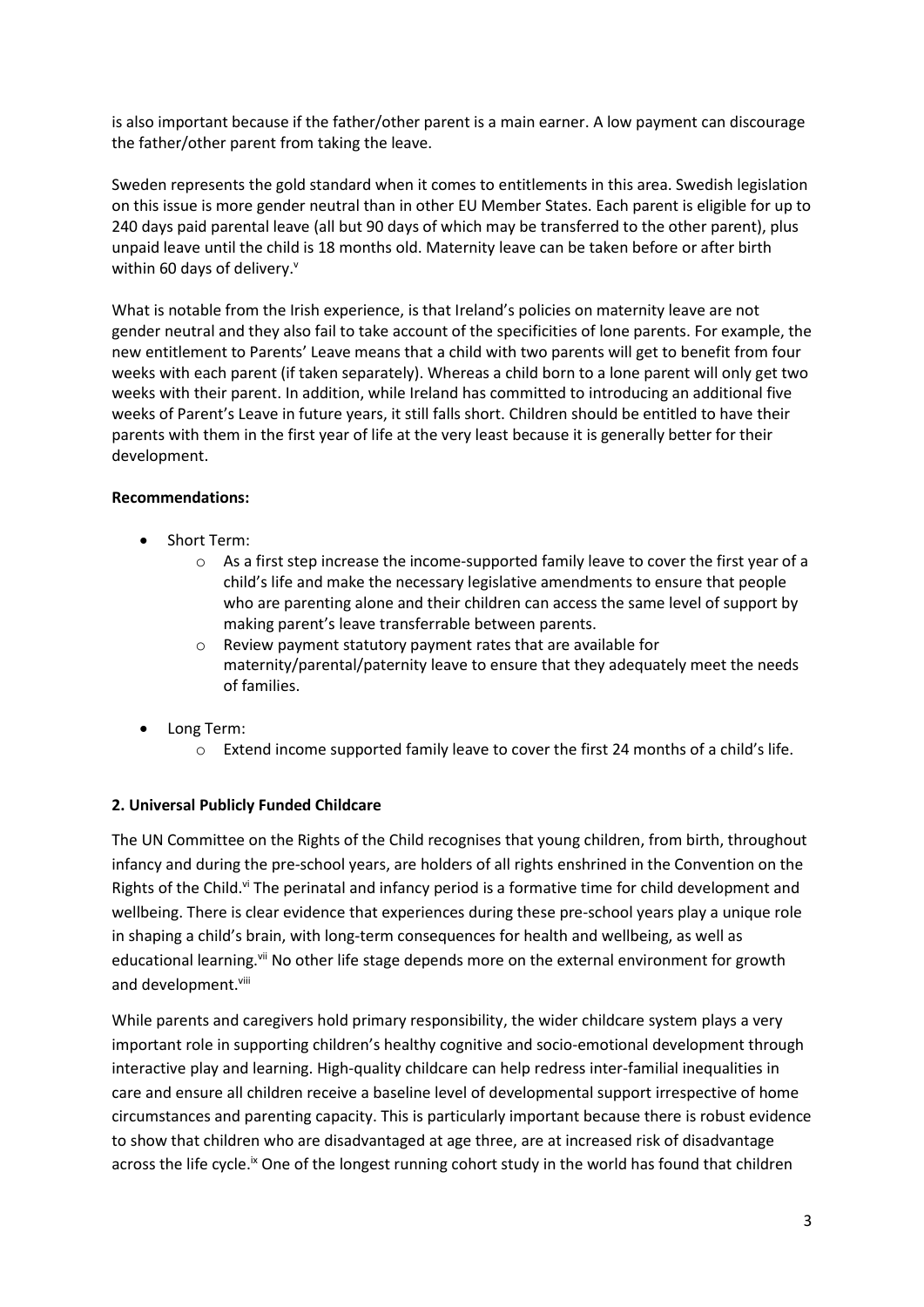who were in high risk groups at age 3 account for a disproportionately large economic burden by age 38, through overrepresentation on indicators such as hospital stays, injury insurance claims, welfare receipts and criminal convictions. <sup>x</sup> This robust research highlights the importance of provision of wrap-around support in early childhood not only to safeguard children's rights in the present, but also to mitigate risk trajectories, yielding a significant long-term economic and social return.

In Ireland, the current model of extra-familial childcare relies heavily on parental income affecting the ability of families experiencing socio-economic disadvantage to avail of high-quality support. Early years childcare is defined as non-parental care provided to children before they enter the formal education system and is also knows as Early Learning and Care (ELC).<sup>xi</sup> Ireland has the second lowest public spending on early childhood education and care in the OECD, amounting to less than 0.5% of GDP.<sup>xii</sup> The private model means that the State provides subsidies directly to providers of childcare services in an attempt to reduce the financial cost of availing of market care for parents and carers.<sup>xiii</sup> Public funding is only provided for programmes offered through Tusla-registered providers and other forms of childcare such as childcare provided by relatives or unregistered childminders are not covered by publicly funded childcare subsidies or schemes.<sup>xiv</sup> Recent OECD shows that 99% of children attending pre-primary education (aged three to five years) were enrolled in private childcare institutions, compared to the OECD average of 34%. $\frac{x}{y}$  The OECD is clear that if ECEC is not sufficiently subsidised, the participation of children from disadvantaged backgrounds is reduced. xvi

Ireland childcare model is out of synch with comparable systems in other countries<sup>xvii</sup> which are all predominantly public, meaning that providers that receive public funding cannot generate large profits. Other European countries started developing their childcare systems in the 1940s and the 1950s. However, Ireland and the UK did not develop a public system and instead a private childcare model emerged to fill the vacuum.

In Autumn 2019, the Government acknowledged the importance of early learning and care, particularly for the most vulnerable children, and pledged to continue increasing investment in order to try bring Ireland in line with OECD averages. xviii As part of an overall reform to the childcare system, including school age childcare, the Government appointed an Expert Group to develop a set of principles on which childcare in Ireland should be based; to review existing policy against these principles and its effectiveness in delivering objectives; and drawing on international evidence, to propose a new funding model in accordance with these principles and objectives. Xix

Notably, the Terms of Reference for this Expert Group state that it is not asked to propose changes to the current model of delivery (i.e. privately operated provision) rather the Group should seek to further achieve policy objectives of quality, affordability, accessibility and contributing to addressing disadvantage in a privately-operated market through increased public funding and public management. xx

In parallel with the establishment of this group, the Government introduced the National Childcare Scheme in November 2019, the first ever statutory entitlement to financial support for childcare in Ireland.<sup>xxi</sup> The National Childcare Scheme represents a first step towards reform of the system through streamlining all existing subsidies in a more accessible and parent-friendly claim process. Under this new scheme which sits alongside the ECCE subsidy for older pre-schoolers, there are now just two types of childcare subsidy for children over 6 months of age: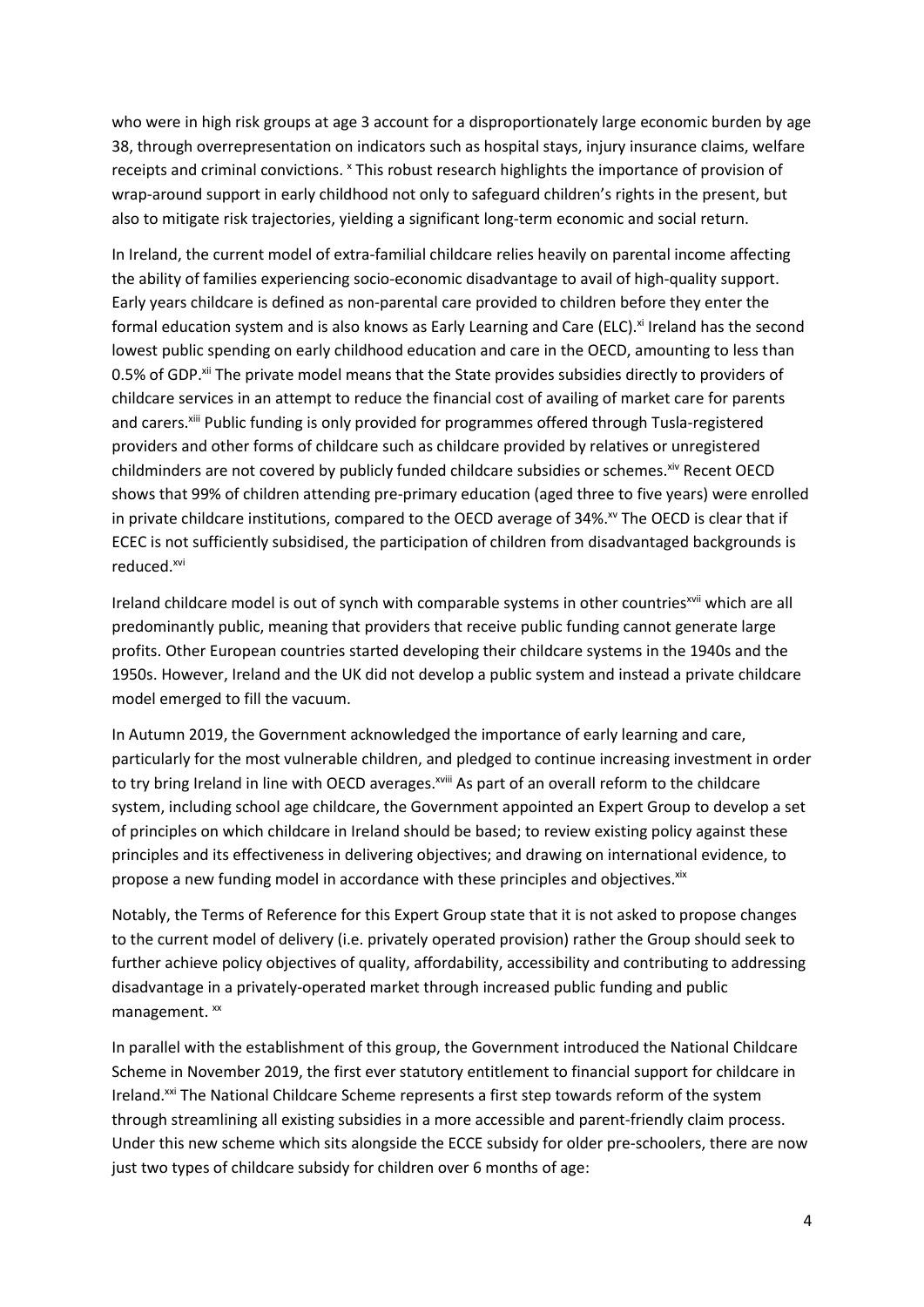- A **universal subsidy** for children under 3. Children over 3 who have not yet qualified for the ECCE are also eligible. It is not means-tested.
- An **income assessed subsidy** for children up to 15. It is means-tested.<sup>xxii</sup>

Since introduction, over 45,000 children have benefited from this, with almost 30,000 of these children being supported through the targeted scheme.<sup>xxiii</sup>

The UN Committee on the Rights of the Child is clear that no child should experience discrimination in early childhood and all should be able to access the vital services that contribute to their survival and development, in line with Article 6.xxiv However, it is well-documented that the high cost of childcare in Ireland precludes cohorts of children from accessing out of family support: research conducted by the European Commission found that the participation rate of children from lowincome families in formal childcare was a quarter of that of their high-income peers.<sup>xxv</sup>

Similarly, for children with disabilities, access to developmentally appropriate and needs-based early childhood education and care, can be challenging. While the award-winning Access and Inclusion Model has helped to support children with disabilities through a child-centred, progressive universal model, it is only available for pre-school children who are aged over 2 years and 8 months. xxvi Since eligibility for Government support under AIM is based on the needs of the child in the designated age range and the needs of pre-school setting the child is participating in, children with disabilities who attend formal childcare settings at a younger age may not be receiving sufficient support to enable them to develop in line with their peers.

Tackling socio-economic inequalities and latent ableist bias in childcare access and delivery requires rethinking our approach to early childhood education and care funding, with a commitment to resource and scale-up good practice, such as the AIM model.

In Autumn 2020, the Government progressed reform of the funding model of early childcare through a consultation with key stakeholders and ongoing meetings with the expert group. The group is considering a range of issues, including affordability and data-driven approaches to identifying children and settings in need of additional support.<sup>xxvii</sup> As highlighted above, the scope of this work does not allow for consideration of alternatives to private delivery.<sup>xxviii</sup> However, based on international evidence, the best method for tackling inequalities and raising quality standards is an inclusive public model of childcare that can support children from birth to school-age if required. Under a public model, costs to parents should be based on ability to pay, with a progressive fee structure where fees are capped, parents pay according to income and all parents receive a high subsidisation. Families who are on low incomes and living in poverty should have access to free childcare. In order to identify the families who would qualify consideration should be given to using the medical card as the qualifying criteria.

# **Recommendations**

- Introduce a new national public universal childcare system that provides children with an entitlement to a childcare place and that is available to all children.
- Ensure that costs to parents are based on ability to pay with a progressive affordable fee structure that is caped. Ensure that childcare is free for parents on low incomes.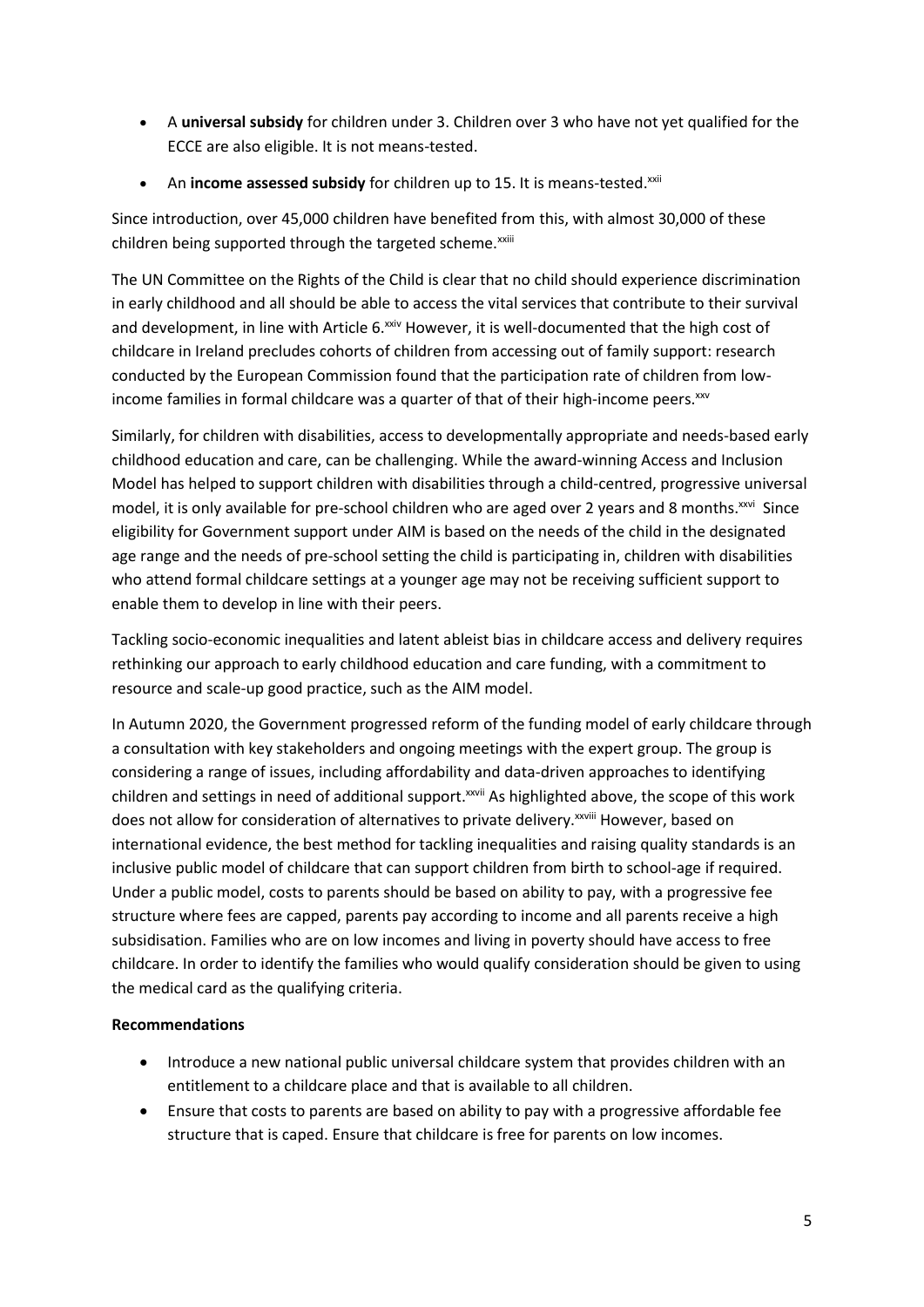2. For the purpose of guaranteeing and promoting the rights set forth in the present Convention, States Parties shall render appropriate assistance to parents and legal guardians in the performance of their child-rearing responsibilities and shall ensure the development of institutions, facilities and services for the care of children. 3. States Parties shall take all appropriate measures to ensure that children of working parents have the right to benefit from child-care services and facilities for which they are eligible.

ii UNCRC, 'General Comment No. 7 on Implementing Rights in Early Childhood' (2006) UN Doc CRC/C/GC/7 Rev.1 Para 21.

iii OECD, Parental Leave Systems, [www.oecd.org/els/soc/PF2\\_1\\_Parental\\_leave\\_systems.pdf](http://www.oecd.org/els/soc/PF2_1_Parental_leave_systems.pdf)

<sup>iv</sup> OECD, Parental Leave Systems, at 4. [www.oecd.org/els/soc/PF2\\_1\\_Parental\\_leave\\_systems.pdf](http://www.oecd.org/els/soc/PF2_1_Parental_leave_systems.pdf)

v European Commission, *Maternity and Paternity Leave at a Glance,* 

[www.europarl.europa.eu/RegData/etudes/ATAG/2019/635586/EPRS\\_ATA\(2019\)635586\\_EN.pdf](http://www.europarl.europa.eu/RegData/etudes/ATAG/2019/635586/EPRS_ATA(2019)635586_EN.pdf) vi UNCRC, General Comment No.7: Implementing child rights in early childhood' (2006) UN Doc CRC/C/G/GC/7/Rev.1 para 1.

vii Harvard Centre for the Developing Child, What Is Early Childhood Development? A Guide to the Science <https://developingchild.harvard.edu/guide/what-is-early-childhood-development-a-guide-to-the-science/> accessed 10/12/2020

viii Clinton, J., Feller, A., & Williams, R. (2016). The importance of infant mental health. Paediatrics & Child Health, 21(5), 239–241.

ix A Caspi, RM Houts, DW Belsky, *et al.* Childhood forecasting of a small segment of the population with large economic burden, Nature Human Behaviour, 1 (2016)

<sup>x</sup> A Caspi, RM Houts, DW Belsky, *et al.* Childhood forecasting of a small segment of the population with large economic burden, Nature Human Behaviour, 1 (2016)

xi Parliamentary Budget Office, Childcare in Ireland: An Analysis of Market Dynamics, Public Programmes and Accessibility, 2019 PBO Publication 70

https://data.oireachtas.ie/ie/oireachtas/parliamentaryBudgetOffice/2019/2019-11-14\_childcare-in-ireland-ananalysis-of-market-dynamics-public-programmes-and-accessibility\_en.pdf

xii http://www.oecd.org/els/soc/PF3\_1\_Public\_spending\_on\_childcare\_and\_early\_education.pdf xiii See Citizens Information Board, Universal Childcare Subsidy

[https://www.citizensinformation.ie/en/education/pre\\_school\\_education\\_and\\_childcare/universal\\_childcare\\_s](https://www.citizensinformation.ie/en/education/pre_school_education_and_childcare/universal_childcare_subsidy.html) [ubsidy.html;](https://www.citizensinformation.ie/en/education/pre_school_education_and_childcare/universal_childcare_subsidy.html) National Childcare Scheme (NCS),

[https://www.citizensinformation.ie/en/education/pre\\_school\\_education\\_and\\_childcare/national\\_childcare\\_sc](https://www.citizensinformation.ie/en/education/pre_school_education_and_childcare/national_childcare_scheme.html) [heme.html](https://www.citizensinformation.ie/en/education/pre_school_education_and_childcare/national_childcare_scheme.html)

xiv Parliamentary Budget Office, Childcare in Ireland: An Analysis of Market Dynamics, Public Programmes and Accessibility, 2019 PBO Publication 70

https://data.oireachtas.ie/ie/oireachtas/parliamentaryBudgetOffice/2019/2019-11-14\_childcare-in-ireland-ananalysis-of-market-dynamics-public-programmes-and-accessibility\_en.pdf

xv Dr Emily Heery, Public provision of early childhood education: an overview of the international evidence, Oireachtas Library & Research Service June 2020, p.1

xvi Dr Emily Heery, Public provision of early childhood education: an overview of the international evidence, Oireachtas Library & Research Service June 2020, p.3

xvii European Commission, *Key Data on Early Childhood 2019 Edition* [kd\\_ecec\\_2019\\_report\\_en.pdf](https://eacea.ec.europa.eu/national-policies/eurydice/sites/eurydice/files/kd_ecec_2019_report_en.pdf)  [\(europa.eu\)](https://eacea.ec.europa.eu/national-policies/eurydice/sites/eurydice/files/kd_ecec_2019_report_en.pdf)

xviii Department of Children, Equality, Disability, Integration and Youth, Minister Zappone announces Expert Group to develop a new Funding Model for Early Learning and Care and School Age Childcare 18 September 2019 https://www.gov.ie/en/press-release/d5dfdb-minister-zappone-announces-expert-group-to-develop-anew-funding-mod/ accessed 10/12/2020

xix Department of Children, Equality, Disability, Integration and Youth, Minister Zappone announces Expert Group to develop a new Funding Model for Early Learning and Care and School Age Childcare 18 September 2019 https://www.gov.ie/en/press-release/d5dfdb-minister-zappone-announces-expert-group-to-develop-anew-funding-mod/ accessed 10/12/2020

<sup>&</sup>lt;sup>i</sup> 1. States Parties shall use their best efforts to ensure recognition of the principle that both parents have common responsibilities for the upbringing and development of the child. Parents or, as the case may be, legal guardians, have the primary responsibility for the upbringing and development of the child. The best interests of the child will be their basic concern.